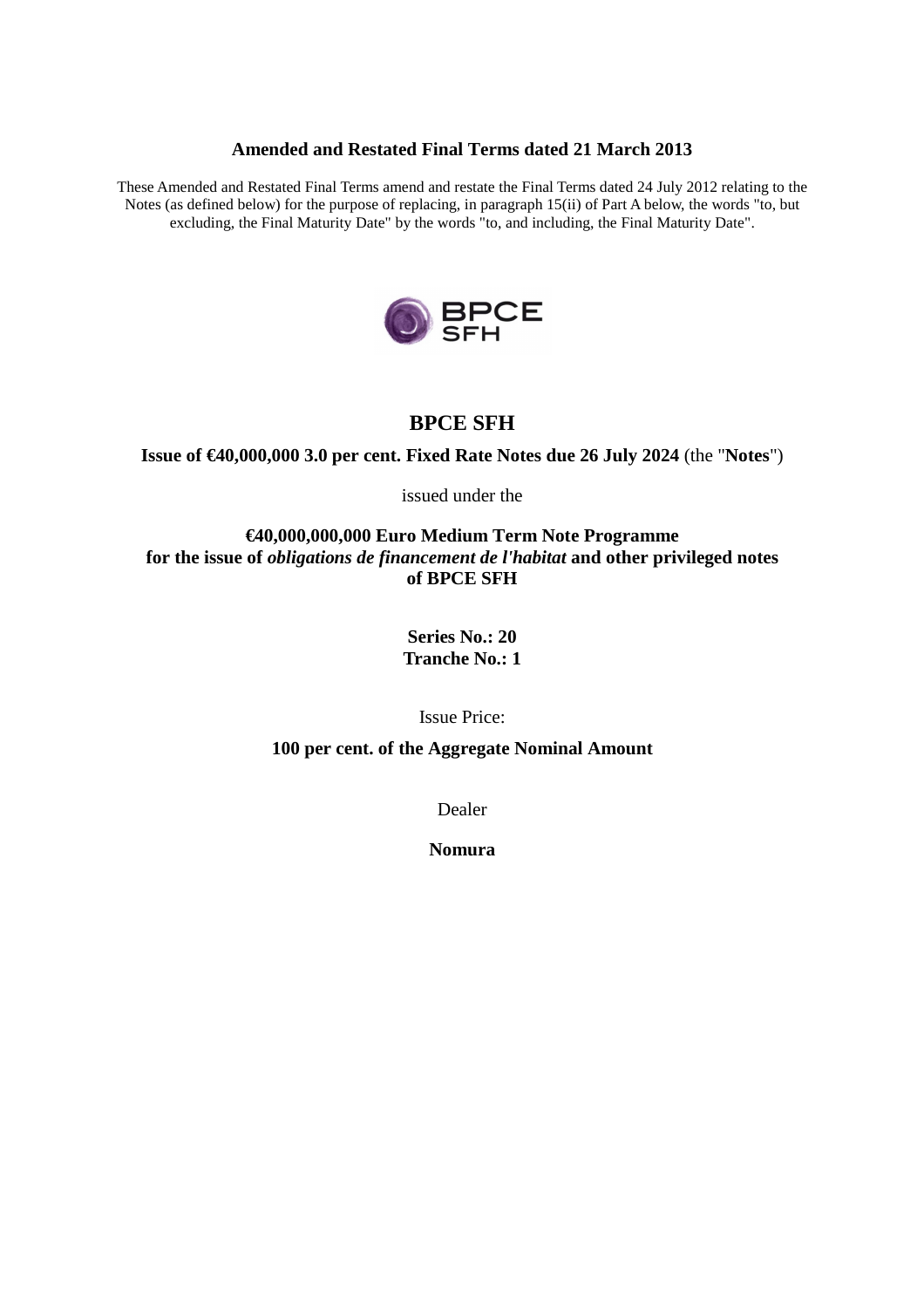## **PART A - CONTRACTUAL TERMS**

Terms used herein shall be deemed to be defined as such for the purposes of the terms and conditions (the "**Terms and Conditions**") set forth in the base prospectus dated 19 April 2012 which received visa No. 12-172 from the *Autorité des marchés financiers* (the "**AMF**") on 19 April 2012 (the " **Base Prospectus**") which constitutes a base prospectus for the purposes of the Directive 2003/71/EC of the European Parliament and of the Council of 4 November 2003 (the "**Prospectus Directive**"), as amended by Directive 2010/73/EC of 24 November 2010.

This document constitutes the Final Terms of the Notes described herein for the purposes of Article 5.4 of the Prospectus Directive and must be read in conjunction with such Base Prospectus. Full information on the Issuer and the offer of the Notes is only available on the basis of the combination of these Final Terms and the Base Prospectus. These Final Terms and the Base Prospectus are available for viewing on the websites of BPCE (www.bpce.fr) and of the AMF (www.amf-france.org) and during normal business hours at the registered office of the Issuer and at the specified office of the Paying Agent where copies may be obtained.

| 1.  | Issuer:                                                          |                                                 | <b>BPCE SFH</b>                                  |
|-----|------------------------------------------------------------------|-------------------------------------------------|--------------------------------------------------|
| 2.  | (i)                                                              | <b>Series Number:</b>                           | 20                                               |
|     | (ii)                                                             | <b>Tranche Number:</b>                          | $\mathbf{1}$                                     |
| 3.  |                                                                  | <b>Specified Currency:</b>                      | Euro (" $\mathbf{\in}$ ")                        |
| 4.  | Notes:                                                           | <b>Aggregate Nominal Amount</b><br>of           |                                                  |
|     | (i)                                                              | Series:                                         | €40,000,000                                      |
|     | (ii)                                                             | Tranche:                                        | €40,000,000                                      |
| 5.  |                                                                  | <b>Issue Price:</b>                             | 100 per cent. of the Aggregate Nominal<br>Amount |
| 6.  |                                                                  | <b>Specified Denomination:</b>                  | €100,000                                         |
| 7.  | (i)                                                              | <b>Issue Date:</b>                              | 26 July 2012                                     |
|     | (ii)                                                             | <b>Interest</b><br><b>Commencement</b><br>Date: | 26 July 2012                                     |
| 8.  |                                                                  | <b>Final Maturity Date:</b>                     | 26 July 2024                                     |
| 9.  |                                                                  | <b>Interest Basis:</b>                          | 3.0 per cent. Fixed Rate                         |
| 10. | <b>Redemption/Payment Basis:</b>                                 |                                                 | Redemption at par                                |
| 11. | <b>Change of Interest or</b><br><b>Redemption/Payment Basis:</b> |                                                 | Not Applicable                                   |
| 12. | <b>Put/Call Options:</b>                                         |                                                 | Not Applicable                                   |
| 13. | (i)                                                              | <b>Status of the Notes:</b>                     | Obligations de financement de l'habitat          |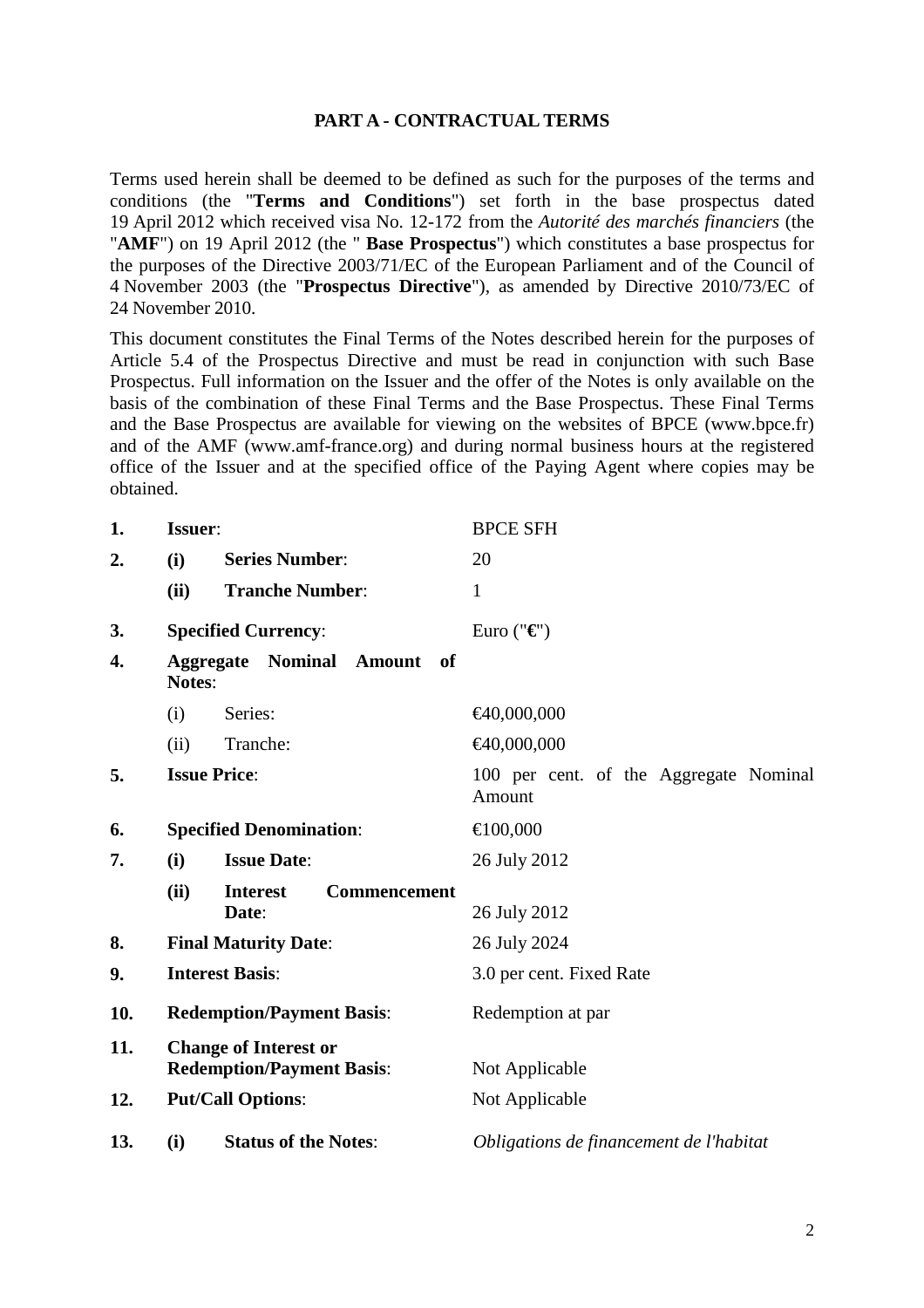|     | (ii) | <b>Date</b><br>0ľ<br>corporate<br>authorisations for issuance<br>of Notes obtained: | Decisions of the Conseil d'administration<br>(board of directors) of the Issuer (i) dated<br>19 December 2011 authorising the issue of<br>obligations de financement de l'habitat and<br>other resources benefiting from the <i>privilege</i><br>referred to in Article L.515-19 of the French<br>Code monétaire et financier up to<br>$\epsilon$ 12,000,000,000, for the period beginning on<br>January 2012 and<br>ending<br>on<br>31 December 2012 and $(ii)$<br>dated 28<br>authorising the<br>June $2012$<br>quarterly<br>programme of borrowings benefiting from<br>such <i>privilege</i> of up to $\text{\textsterling}3,000,000,000$ for<br>the third quarter of 2012. |
|-----|------|-------------------------------------------------------------------------------------|--------------------------------------------------------------------------------------------------------------------------------------------------------------------------------------------------------------------------------------------------------------------------------------------------------------------------------------------------------------------------------------------------------------------------------------------------------------------------------------------------------------------------------------------------------------------------------------------------------------------------------------------------------------------------------|
| 14. |      | <b>Method of distribution:</b>                                                      | Non-syndicated                                                                                                                                                                                                                                                                                                                                                                                                                                                                                                                                                                                                                                                                 |

# **PROVISIONS RELATING TO INTEREST PAYABLE**

| 15. |                                                                                                      | <b>Fixed Rate Note Provisions:</b>                                                     | Applicable                                                                                                      |
|-----|------------------------------------------------------------------------------------------------------|----------------------------------------------------------------------------------------|-----------------------------------------------------------------------------------------------------------------|
|     | (i)                                                                                                  | Rate of Interest:                                                                      | 3.0 per cent. <i>per annum</i> payable annually in<br>arrear                                                    |
|     | (ii)                                                                                                 | <b>Interest Payment Dates:</b>                                                         | 26 July in each year, from, and including,<br>26 July 2013 to, and including, the Final<br><b>Maturity Date</b> |
|     | (iii)                                                                                                | <b>Fixed Coupon Amount:</b>                                                            | €100,000<br>€3,000<br>Secified<br>per<br>in<br>Denomination                                                     |
|     | (iv)                                                                                                 | <b>Broken Amount:</b>                                                                  | Not Applicable                                                                                                  |
|     | (v)                                                                                                  | Fraction<br>Count<br>Day<br>(Condition $5(a)$ ):                                       | Actual/Actual-ICMA (unadjusted)                                                                                 |
|     | (vi)                                                                                                 | <b>Determination Dates:</b>                                                            | 26 July in each year                                                                                            |
|     | (vii)                                                                                                | Other terms relating to the<br>method of calculating interest<br>for Fixed Rate Notes: | Not Applicable                                                                                                  |
| 16. |                                                                                                      | <b>Floating Rate Note Provisions:</b>                                                  | Not Applicable                                                                                                  |
| 17. |                                                                                                      | <b>Zero Coupon Note Provisions:</b>                                                    | Not Applicable                                                                                                  |
| 18. | Index-Linked Interest Note/other<br>variable-linked<br>interest<br><b>Note</b><br><b>Provisions:</b> |                                                                                        | Not Applicable                                                                                                  |
| 19. |                                                                                                      | <b>Dual Currency Note Provisions:</b>                                                  | Not Applicable                                                                                                  |
|     |                                                                                                      |                                                                                        |                                                                                                                 |
|     |                                                                                                      | PROVISIONS RELATING TO REDEMPTION                                                      |                                                                                                                 |

| 20. | <b>Call Option:</b> | Not Applicable |
|-----|---------------------|----------------|
| 21. | <b>Put Option:</b>  | Not Applicable |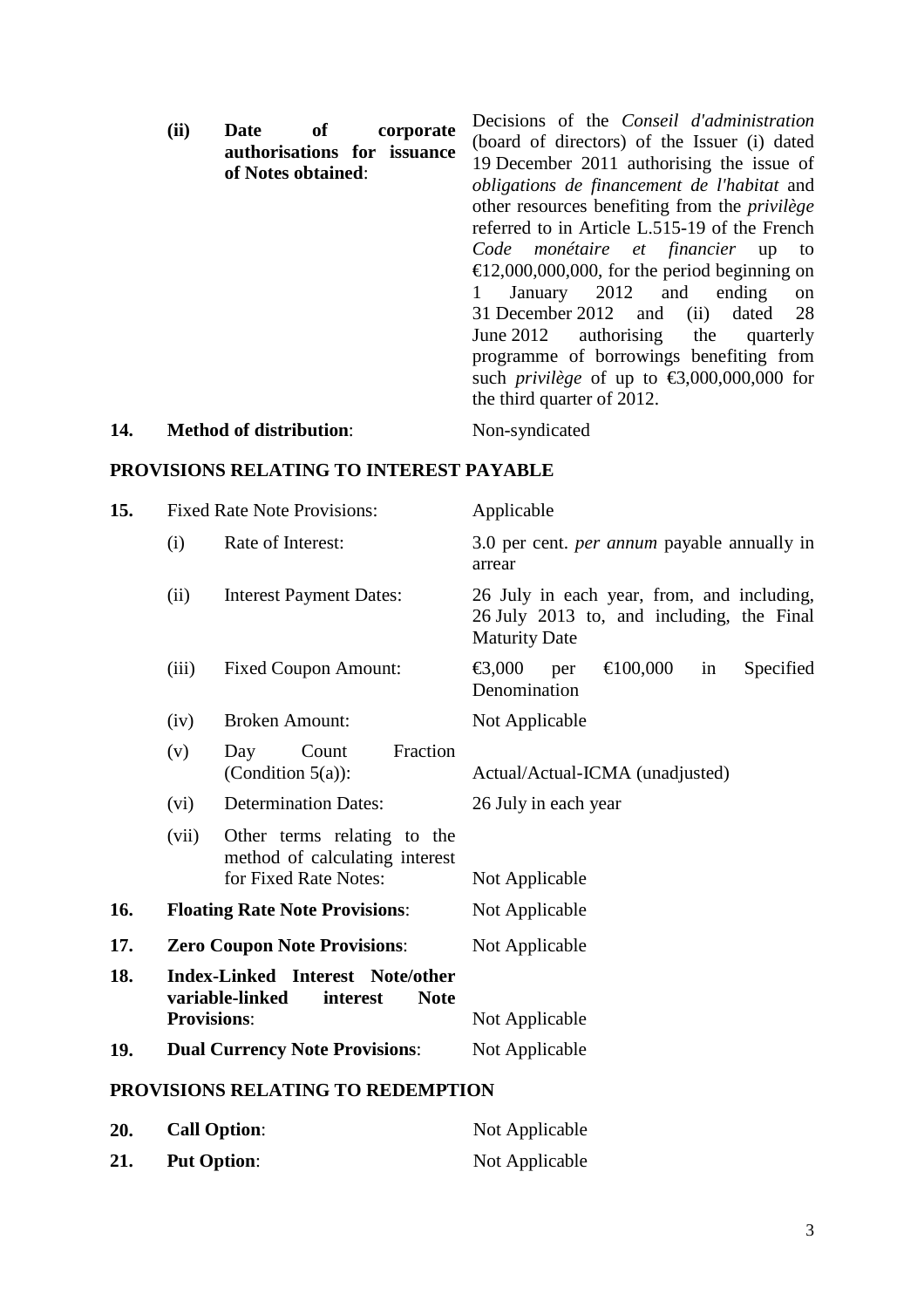**22. Final Redemption Amount of each** 

# **23. Early Redemption Amount**:

Early Redemption Amount(s) of each Note payable on event of default or other early redemption and/or the method of calculating the same and/or any other terms (if required or if different from that set out in Condition 6): As set out in Condition 6

**Note**: €100,000 per Specified Denomination

# **GENERAL PROVISIONS APPLICABLE TO THE NOTES**

| 24. | <b>Governing law:</b>                                                                                                  |                                                                                                                                                                                                                                                                                                  | French law                                 |  |
|-----|------------------------------------------------------------------------------------------------------------------------|--------------------------------------------------------------------------------------------------------------------------------------------------------------------------------------------------------------------------------------------------------------------------------------------------|--------------------------------------------|--|
| 25. |                                                                                                                        | <b>Form of Notes:</b>                                                                                                                                                                                                                                                                            | <b>Dematerialised Notes</b>                |  |
|     | (i)                                                                                                                    | Dematerialised<br>of<br>Form<br>Notes:                                                                                                                                                                                                                                                           | Bearer form (au porteur)                   |  |
|     | (ii)                                                                                                                   | <b>Registration Agent:</b>                                                                                                                                                                                                                                                                       | Not Applicable                             |  |
|     | (iii)                                                                                                                  | Temporary Global Certificate:                                                                                                                                                                                                                                                                    | Not Applicable                             |  |
| 26. | Financial Centre or other special<br>provisions relating to payment<br>dates for the purposes of Condition<br>$7(g)$ : |                                                                                                                                                                                                                                                                                                  | Not Applicable                             |  |
| 27. |                                                                                                                        | Talons for future Coupons<br><b>or</b><br>Receipts to be attached to Definitive<br>Materialised Notes (and dates on<br>which such Talons mature):                                                                                                                                                | Not Applicable                             |  |
| 28. |                                                                                                                        | Details relating to Partly Paid<br>Notes: amount of each payment<br>comprising the Issue Price and date<br>on which each payment is to be<br>made and consequences (if any) of<br>failure to pay, including any right of<br>the Issuer to forfeit the Notes and<br>interest due on late payment: | Not Applicable                             |  |
| 29. |                                                                                                                        | <b>Details relating to Instalment Notes:</b><br>amount of each instalment, date on<br>which each payment is to be made:                                                                                                                                                                          | Not Applicable                             |  |
| 30. |                                                                                                                        | Redenomination, renominalisation<br>and reconventioning provisions:                                                                                                                                                                                                                              | Not Applicable                             |  |
| 31. |                                                                                                                        | <b>Consolidation provisions:</b>                                                                                                                                                                                                                                                                 | The provisions in Condition $12(b)$ apply. |  |
|     |                                                                                                                        |                                                                                                                                                                                                                                                                                                  |                                            |  |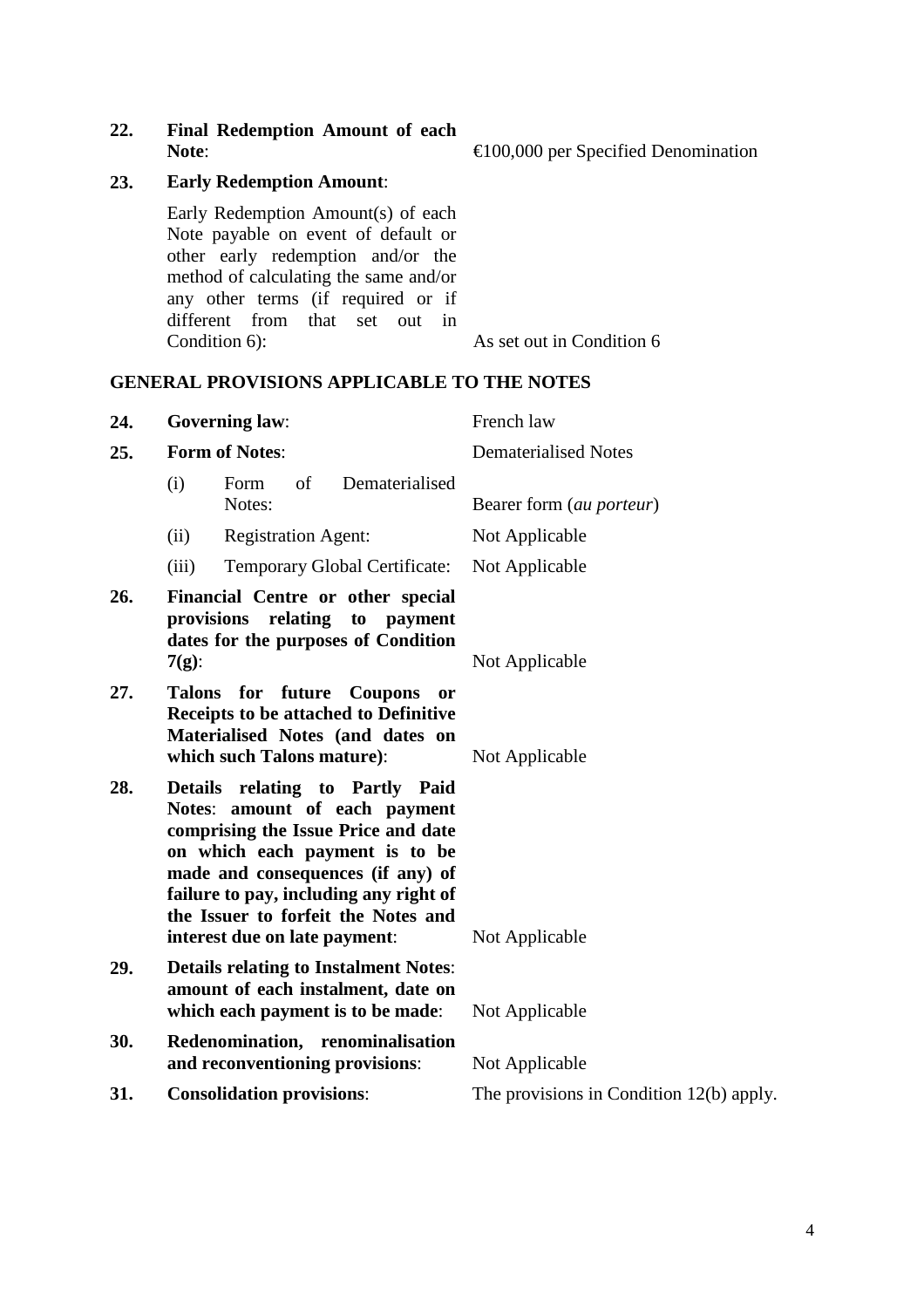| 32. | Masse:              |                                                      | Applicable                                                                                                                        |
|-----|---------------------|------------------------------------------------------|-----------------------------------------------------------------------------------------------------------------------------------|
|     |                     |                                                      | The initial Representative will be:<br><b>Sylvain Thomazo</b><br>20, rue Victor Bart<br>78000 Versailles<br>France                |
|     |                     |                                                      | The alternate Representative will be:<br><b>Sandrine d'Haussy</b><br>69, avenue Gambetta<br>94100 Saint Maur Des Fosses<br>France |
| 33. |                     | <b>Other final terms:</b>                            | Not Applicable                                                                                                                    |
|     | <b>DISTRIBUTION</b> |                                                      |                                                                                                                                   |
| 34. | (i)                 | If<br>syndicated,<br>of<br>names<br><b>Managers:</b> | Not Applicable                                                                                                                    |
|     | (ii)                | subscription<br>Date<br>of<br>agreement:             | Not Applicable                                                                                                                    |
|     | (iii)               | <b>Stabilising Manager:</b>                          | Not Applicable                                                                                                                    |
| 35. |                     | If non-syndicated, name of Dealer:                   | Nomura International plc                                                                                                          |
| 36. |                     | <b>Additional selling restrictions:</b>              | Not Applicable                                                                                                                    |
| 37. |                     | <b>U.S. selling restrictions:</b>                    | The Issuer is Category 1 for the purposes of                                                                                      |

Regulation S under the U.S. Securities Act of 1933, as amended

TEFRA Not Applicable

# **GENERAL**

The aggregate principal amount of Notes issued has been translated into Euro at the rate of [●] per cent. producing a sum of: Not Applicable

# **LISTING AND ADMISSION TO TRADING APPLICATION**

These Final Terms comprise the final terms required for issue and admission to trading on Euronext Paris of the Notes described herein pursuant to the  $\epsilon$ 40,000,000,000 Euro Medium Term Note Programme of BPCE SFH.

# **RESPONSIBILITY**

I accept responsibility for the information contained in these Final Terms.

Signed on behalf of BPCE SFH: By: Jean-Philippe Berthaut, *Directeur Général Délégué* Duly authorised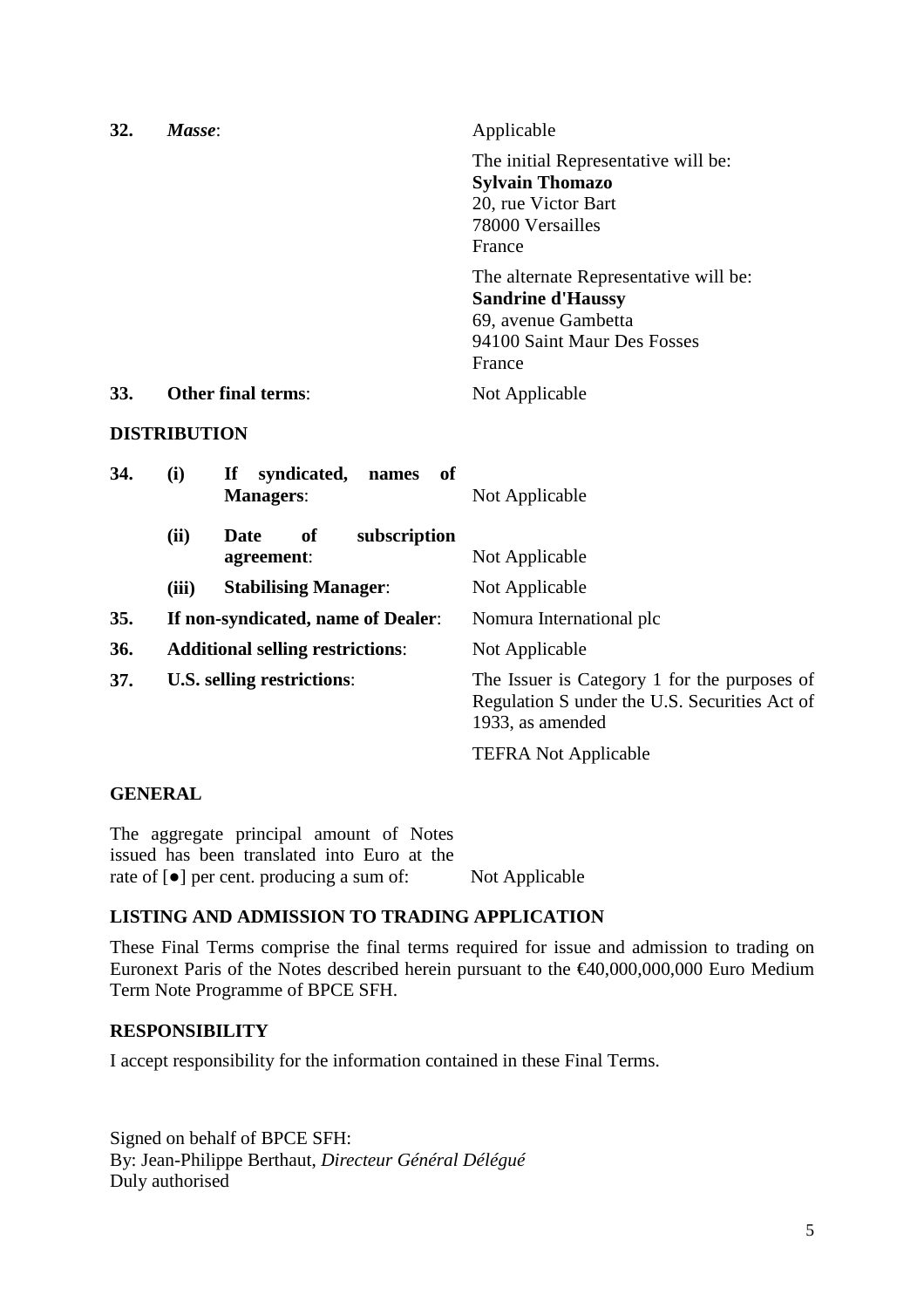#### **PART B - OTHER INFORMATION**

#### **1. RISK FACTORS**

As described in the Base Prospectus.

#### **2. LISTING AND ADMISSION TO TRADING**

(i) Listing: Euronext Paris (ii) (a) Admission to trading: Application has been made by the Issuer (or on its behalf) for the Notes to be admitted to trading on Euronext Paris with effect from 26 July 2012. (b) Regulated Markets or equivalent markets on which, to the knowledge of the Issuer, securities of the same class of the Notes to be admitted to trading are already admitted to trading: Not Applicable (iii) Estimate of total expenses related to admission to trading:  $\epsilon$ 6,250 (iv) Additional publication of Base Prospectus and Final Terms: Not Applicable **3. RATINGS**  Ratings: The Notes are expected upon issue to be rated: S&P: AAA Moody's: Aaa

> Both S&P and Moody's are established in the European Union and registered under Regulation (EC) No 1060/2009.

## **4. NOTIFICATION**

Not Applicable

# **5. INTERESTS OF NATURAL AND LEGAL PERSONS INVOLVED IN THE ISSUE**

Save as discussed in the section "Subscription and Sale" of the Base Prospectus, so far as the Issuer is aware, no person involved in the offer of the Notes has an interest material to the offer.